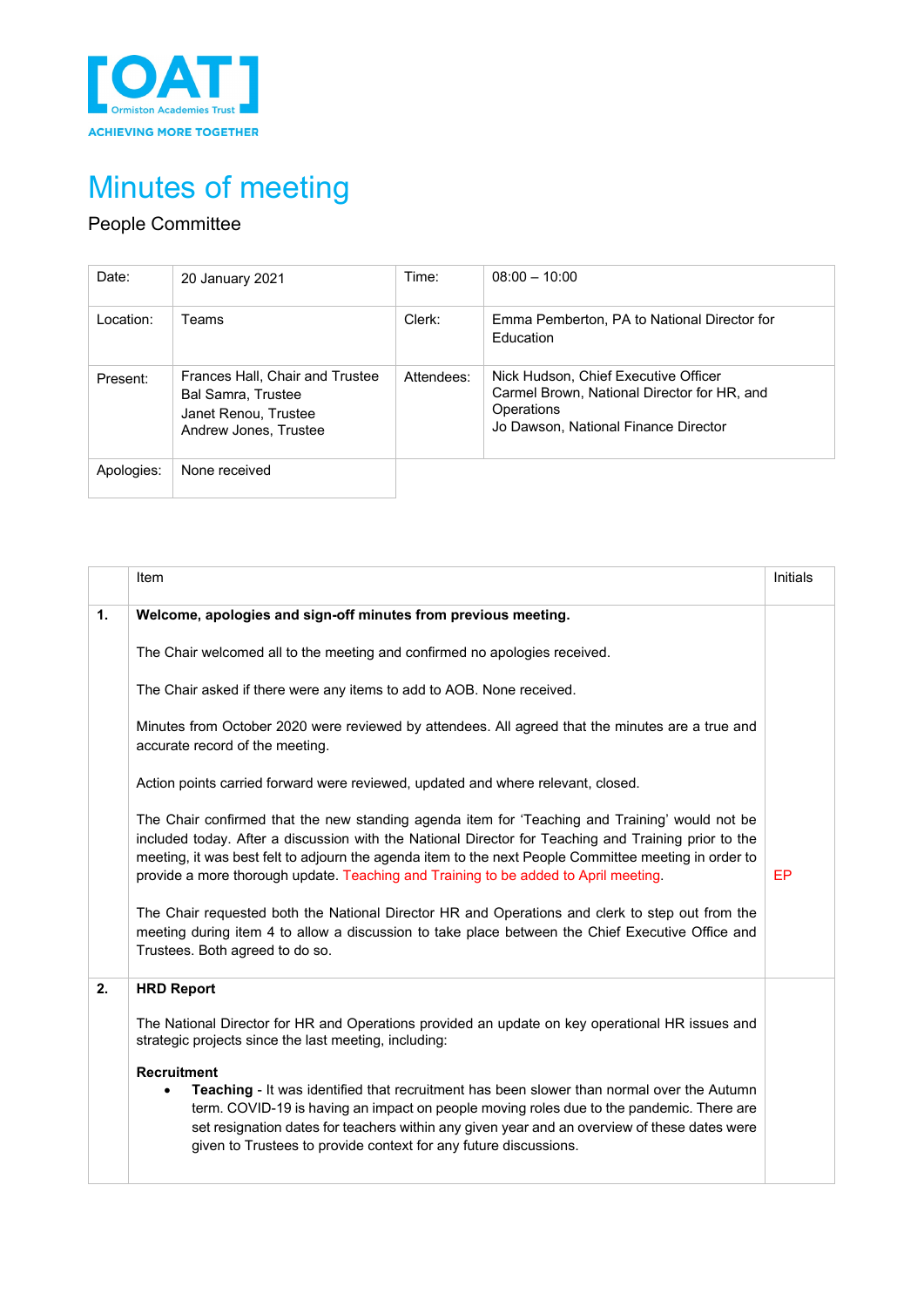

#### **ACHIEVING MORE TOGETHER**

- **Head Office** An overview of Head Office recruitment identified that positions had been filled predominantly through internal promotions, which is a real positive for addressing staff development and progression.
- **Current Vacancies** Our new Applicant tracking system, Vacancy Filler, is working reasonably well but there is still lot of work taking place to get this looking right and working to its full potential.

#### **General Comments**

- The National Director for HR and Operations acknowledged that the step to build relationships with trade unions had been significant. Covid-19 presented many challenges around reopening schools and unions seeking to enforce Section 44 of the Employment Rights Act 1996, which offers to protect staff if they refuse to work due to concerns around health and safety. But the landscape is changing rapidly with the Government recently taking the decision to close schools with only partial reopening to vulnerable and children of key workers.
- The various performance management processes across different groups of staff were also discussed. In particular during these changing times, are our PM processes robust enough to respond to changes in focus in the current environment. The performance management Teaching objectives are able to shift to cater for the new assessment process following recent changes to the GCSE / A level examination process being cancelled.
- The public sector pay freeze will impact on all staff across OAT who earn in excess of £24,000. Those under £24,000 will receive payment of £250. This means that there will be no cost-of-living increase for staff but teachers and support staff in our academies would still be eligible for pay progression through the performance management process.
- Covid-19 related staff absences are currently being reviewed but it has proven difficult to monitor due to variations on how absence is coded. Work is taking place with HR Payroll to ensure that this is recorded more consistently.
- Opening schools This has been very challenging for different areas throughout the Trust as some geographical areas have been hit harder than others. Examples were provided to give context.

#### **Questions**

**The Trustees thanked the National Director for HR and Operations for the work undertaken and for providing a brief verbal overview. The Trustees asked if it would be possible for a similar overview to be provided at the start of reports submitted so that the items requiring focus are highlighted at outset.** 

The National Director for HR and Operations confirmed that this could be included going forward.

**The Trustees asked, on the subject of the public sector pay freeze. Does the pay freeze apply to OAT HO including the senior team?** 

The National Director for HR and Operations confirmed that this freeze on a cost-of-living award applies to all staff earning over £24,000. Those who earn less than £24,000 would be subject to a payment of £250.

## **The Trustees asked if it is policy that we are trying to move to a more of a focus on performance related pay and salary ranges?**

The National Director for HR and Operations confirmed that this is the general direction of travel for head office staff and principals. There is work going on to look at the pay structures for these two groups. For any changes to take place a full costing would need to be done to review viability. This will be brought back to the People Committee at the next meeting. CB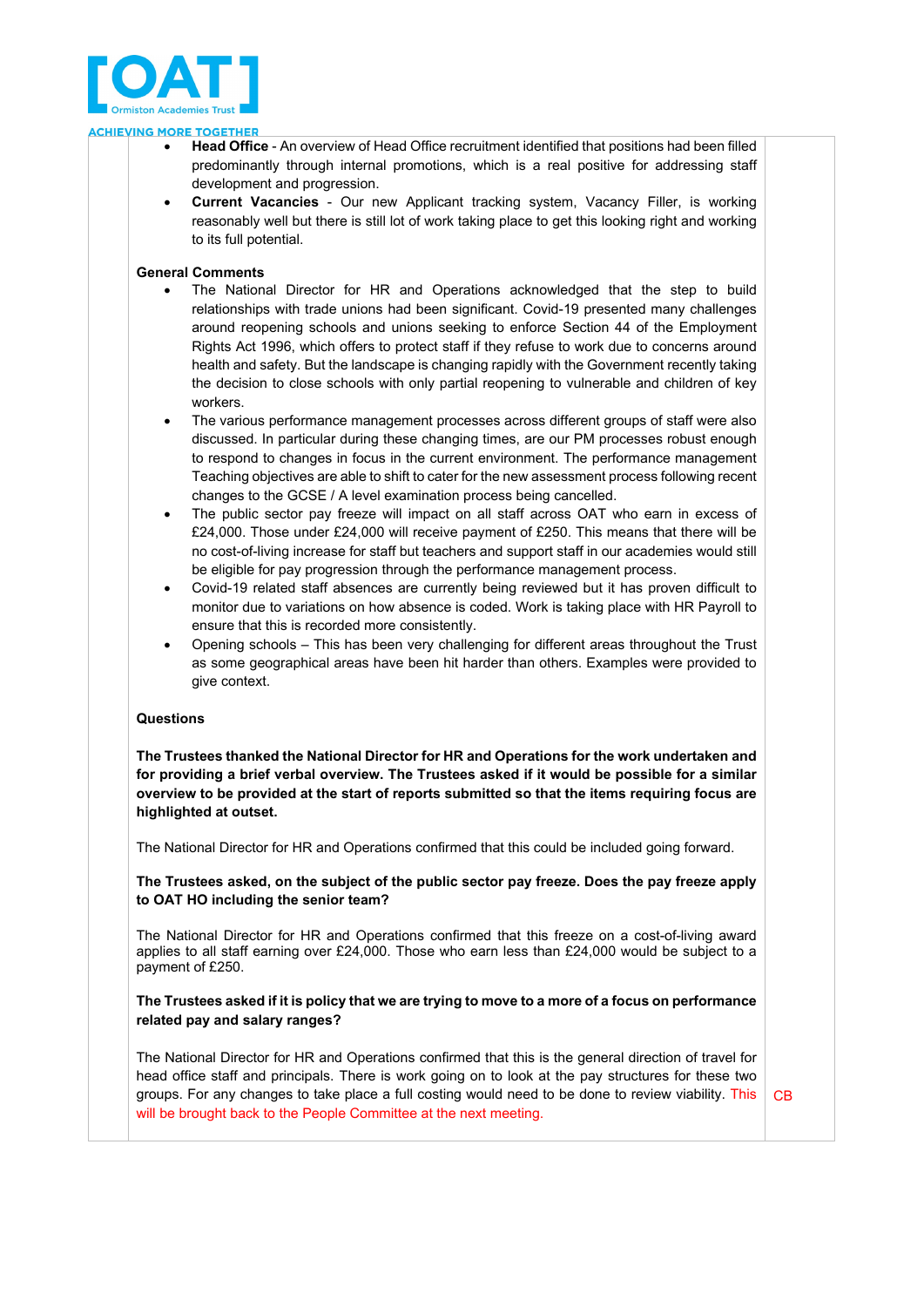

#### **ING MORE TOGETHER ACHIEV**

For all academy based support staff and teaching staff OAT follow national negotiated terms around pay and other terms and conditions. At some point in the future if appropriate, there can be further discussion on any changes around our positioning in this area.

A discussion took place between attendees on the subject of historical pay structures within the teaching profession and how it has changed and developed over time, from auto progression to performance related pay, and how it continues to change.

**The Trustees asked, on the subject of staff data, is OAT able to use the staff profiles across academies to identify diversity, gender, ethnicity, age and so forth? Additionally, does OAT have a view about what profile it wants to achieve?**

The National Director for HR and Operations confirmed that this is an area requiring attention. In the first instance OAT is reliant on candidates providing this information through the completion of application forms, but historically not many do so. As a result, there is only a small amount of data available, which does not provide an adequate baseline to assess. The only qualitative data currently available is on age and gender, although there will be a focus on diversity and equality moving forward.

The Trustees expressed a wish that more be done to help encourage people to provide this information. In addition, the Trustees would welcome more data analysis of diversity, gender, ethnicity, age etc. across all areas, including senior leadership, and would like to revisit this subject in the future to engage in wider discussions on the Trusts aspirations in this area.

The National Director for HR and Operations confirmed that there is data available on gender pay reporting, which is available for Trustees to view.

#### **The Trustees asked, in terms of performance, does OAT profile all staff and where they sit within their grading so that talent development and progression is supported?**

The National Director for HR and Operations confirmed that currently banding pay scales form part of the structure and allow clear vision of where staff sit within their current role. The National Director of Teaching and Training is focusing particularly on talent development across our teaching staff and progression is one of the topics discussed through our performance management processes. Going forward there now needs to be a similar focus on this for support staff, which the National Director HR and Operations will focus on.

#### **3. Employee Survey Results Overview**

The National Director for HR and Operations provided Trustees with an overview of the top line results from the recent OAT Employee Survey.

Highlights and areas for reflection were shared with Trustees, and it was acknowledged that 60% of staff engaged and completed the survey, which is a great result for a first-time survey.

The Chief Executive Officer confirmed that the timing of the survey may have had a direct impact on engagement, with national lockdown in place and staff potentially more able to respond.

The National Director for HR and Operations offered to grant access to Trustees to view themes and splits of the data and confirmed that the focus is now on communicating results. Staff have engaged really positively, so it is important that this is now maximised in terms of OATs response.

The timeline showing next steps was shared with Trustees both for 2021 and 2022 (when year two of the survey will be delivered).

#### **Questions**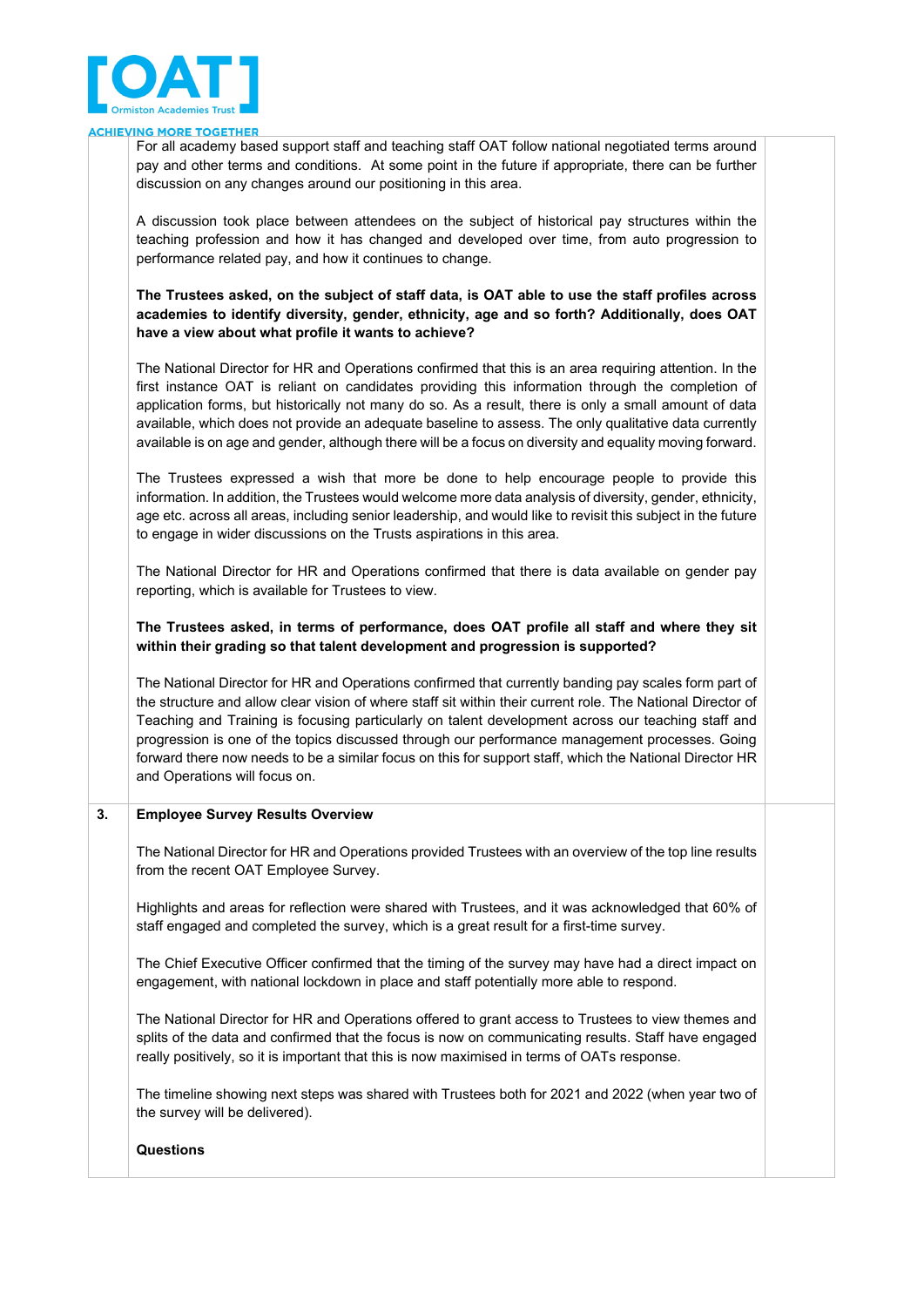

#### **ING MORE TOGETHER ACHIEV**

## **The Trustees were concerned over the results on 'Trust Perception'. Does this mean that only half of staff have a positive opinion of the Trust?**

The National Director for HR and Operations confirmed that there are 9 questions within this section with a mixture of responses. In particular the strongly positive scores are around OAT's vision and values and buy in to these and staff feeling proud to work for OAT. There is more work for us to do around communication across a range of different issues between the trust and staff. So, there is work still to do done to bridge this gap and develop new ways of working going forward.

The Chief Executive Officer also confirmed that it would be prudent to look at the different occupational groups that answered these trust perception questions to see whether roles further away from the Trust reflect the percentage rating. If so, it will allow an opportunity to readdress the balance.

The Trustees thanked the National Director for HR and Operations for sharing the detail and acknowledged the People Committee had early sight of the survey results. They recognized that at this point the initial results only provide high level indications of areas on which OAT need to focus its energy and would therefore welcome further communications from the Executive Team once deeper analysis has taken place.

The Trustees also commented that how OAT communicates and acts moving forward will be at the heart of how effective the process is. Understanding the data is important and how OAT weave it into the Trust communication to staff is critical. It is important not to rush into any decisions at this stage around actions and take time to properly digest and understand the data.

Additionally, the Trustees felt it may be advisable to focus on three or four key areas or themes for improvement and to provide clear key messenging to staff about these. This in turn may help staff to engage more moving forward and to make the outcomes become part of the culture within OAT.

#### **4. RD and Executive pay discussion**

National Director HR and Operations and clerk left the whilst the Chief Executive Officer provided the committee with a verbal update.

Both rejoined once the update was complete.

#### **5. Update on progress re reward work for OAT HO Staff and Principals for September 21 onwards**

The National Director for HR and Operations provided an update on the ongoing Head Office and Principal Pay Grading Project.

#### **Head Office**

External pay specialists have been engaged to help support the job evaluation process for OAT head office, benchmarking roles both against the Birmingham demographic and the education sector. The recent public sector pay freeze was discussed to provide context, and an explanation provided on how this would impact on the project. It was confirmed that work to identify salary scales continues to be ongoing, with timescales for completion being directly impacted due to Covid-19.

Initial indications show that some historical roles will require some form of pay adjustment in order to align to current benchmarks and the newly developed pay grading and ranges.

#### **Principal Pay Project**

Work has progressed in terms of developing school groupings for all academies, and within these groupings, the associated pay scales.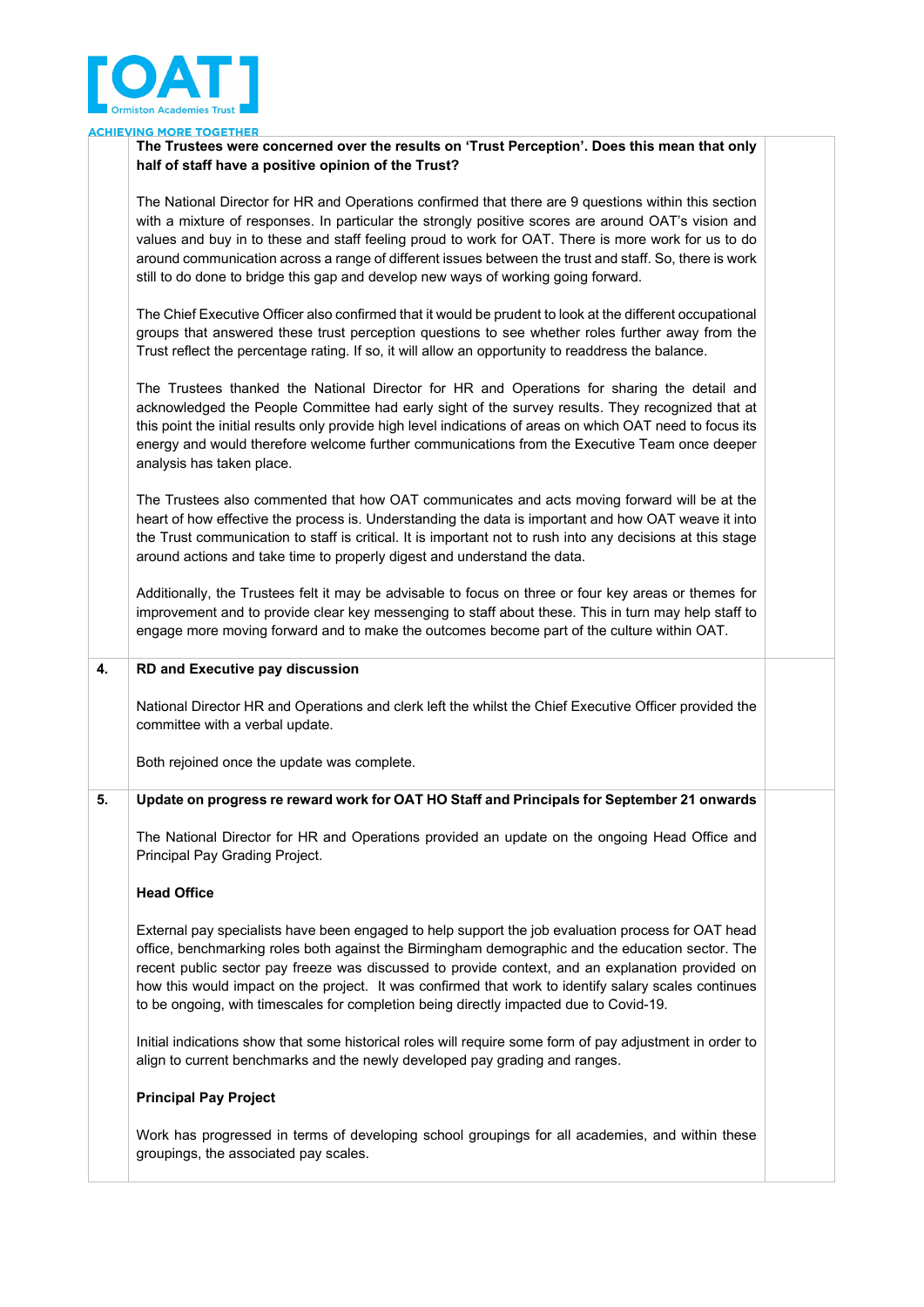

#### **ING MORE TOGETHER ACHIEV**

A discussion took place to explain the potential outcomes and how this would affect roles when evaluated against the market.

Moving forward it is hoped that HR will work closely with Finance to agree costings and to understand potential implications of moving over to the new pay scale system. In addition, it was acknowledged that work needs to be completed to identify the best way of communicating changes to principals.

It was acknowledged that there has been some discussion within the Executive Team on providing some form of recognition to Principals at the end of this particularly challenging academic year, and the National Director for HR and Operations was keen to gauge the thoughts of the Trustees on this.

The Trustees advised that it may be better to wait a while until the threat of the virus has eased. It was felt that this would be a better time to gauge the national mood and ensure that OATs response is in line with other public sector roles. As this starts to settle and normality returns there will be a national conversation around where we are and how we move forward later in this current academic year. The Trustees recommend waiting until that point before making any decisions.

#### **Questions**

**In terms of principals pay, the Trustees asked how OAT is making sure that pay bands relate to specific criteria within a role in order to ensure that OAT is being fair and equitable across the Trust.** 

The National Director for HR and Operations confirmed that the proposed pay scales and the principals performance management process would provide the opportunity for movement based on strong performance.

#### **The Trustees asked if there was clear evidence of a step change across key roles to show progression and allow for succession planning.**

The Chief Executive Officer confirmed that there would be room for progression across the Trust and the National Director for HR and Operations confirmed that the pay scales would show clear pathways for career progression from principal roles to those on the Executive team.

A discussion took place between attendees on how the changes may impact on where principals may sit within bands after any realignment of pay scales, and also the impact on the performance management process. The Trustees advised that focus should be on working through the principles and to identify the criteria and pay bands but would advise caution on making any final decision on whether to proceed based on gauging the national mood.

#### **6. OD Update – Finance Review**

The National Finance Director joined the call to respond to any questions regarding the latest update of activities taking place within the finance function.

**Questions**

No questions arose.

## **7. Review of Risk Register**

The Risk Register is an extract from the overall OAT Risk Register, which details items pertinent to the People Committee.

The register was reviewed, and attendees asked to make any comments and/or recommendations.